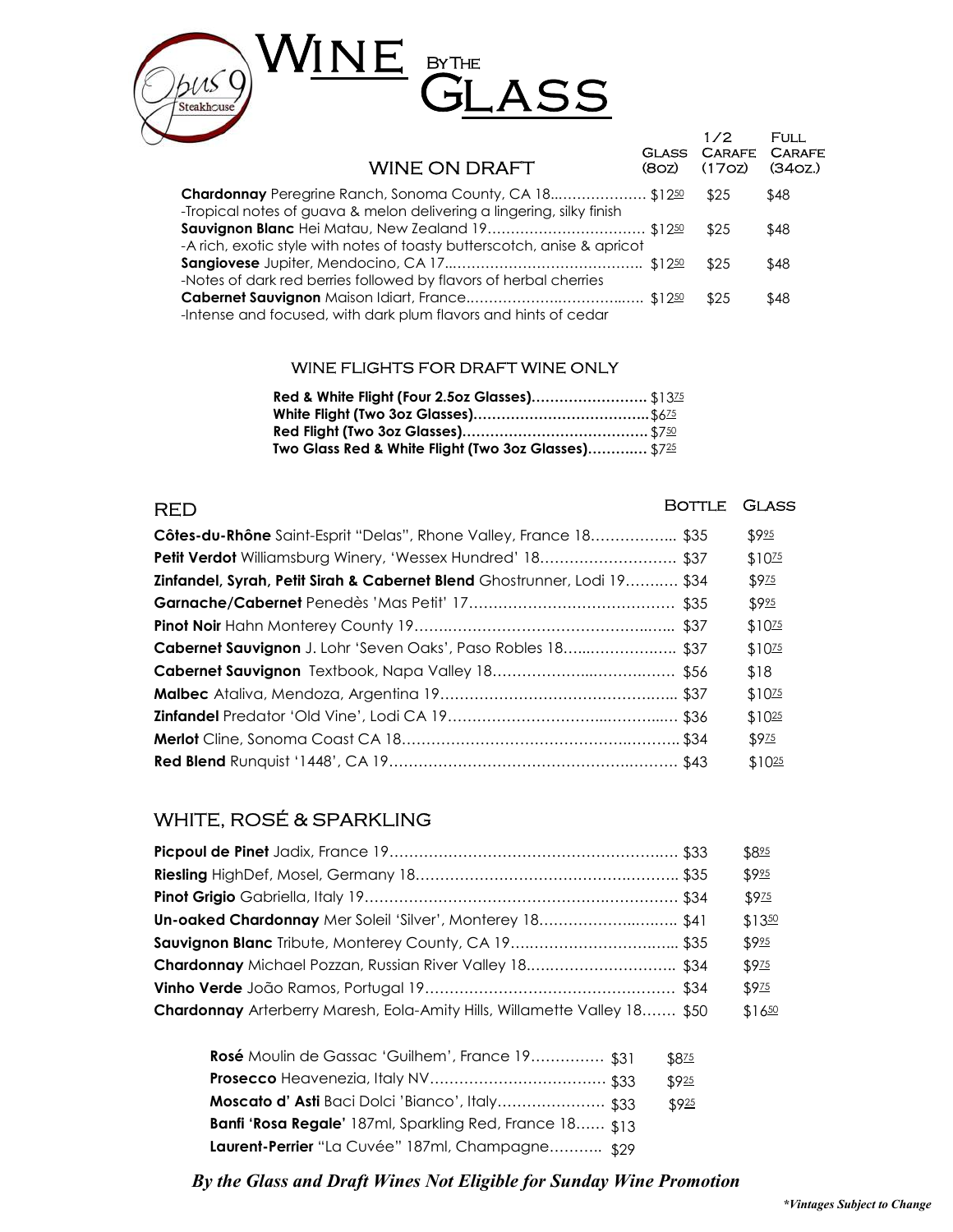# E PECIA  $\frac{1}{2}$ The Old Fashioned<br>The Old Fashioned

Maker's Mark / Sweet Vermouth / Sugar Cube Cherry / Orange / Shrub & Co. Blood Orange Bitters

| <b>The Williamsburg</b><br>Copper Fox Rye / Amaro Lucano<br>Dry Vermouth / Cherry Heering / Orange Bitters | \$1825             |
|------------------------------------------------------------------------------------------------------------|--------------------|
| <b>Tea Party</b><br>Redemption Rye / Amaro Montenegro<br><b>Black Herb Infused Tea</b>                     | \$10 <sup>25</sup> |
| <b>Grimalkin</b><br>Ardbeg Wee Beastie Scotch / Aperol<br>Crème de Noyaux                                  | \$1825             |
| <b>New Town Boulevard</b><br>1792 Small Batch Bourbon / Dewars<br>Carpano Antico / Balsamic Blood Orange   | \$1625             |
| Zaragoza Mule<br>Ancho Reyes Chile Liqueur / Lime Juice<br>Ginger Beer / Mole Bitters / Candied Ginger     | \$10 <sup>25</sup> |
| <b>Prime Bloody Mary</b><br>Absolut Peppar / Bloody Mary Mix / Cocktail Shrimp                             | \$1125             |
| <b>Farmer's Market Margarita</b><br>El Jimador / Cointreau / Lime Juice / Sours                            | \$10 <sup>25</sup> |
| Lemon Drop<br>Grey Goose Le Citron / Cointreau / Sugar / Lemon                                             | \$1725             |
| Peartini<br>Grey Goose La Poire / Apple Pucker / Sours / Pear                                              | \$1325             |
| The Gin & Tonic<br>Hendricks Gin / Jack Rudy's Tonic Extract / Club Soda                                   | \$12 <sup>95</sup> |
| <b>The Apple Martini</b><br>Finlandia / Apple Pucker / Midori / Sours / Sprite                             | \$1025             |
| <b>Key Lime Martini</b><br>Stoli Vanilla / Pineapple Juice / Lime Juice                                    | \$1025             |
| <b>Opus 'Lemonade' Martini</b><br>Absolut Citron / Amaretto / Cranberry / Sours / Sprite                   | \$1225             |
| <b>Moscow Mule</b><br>Grey Goose / Gosling's Ginger Beer / Lime                                            | \$1525             |

# SINGLE MALT SCOTCH

| The Macallan 12 year old                    | \$18   |
|---------------------------------------------|--------|
| Virginia Highland Malt Whiskey              | \$1750 |
| Wasmund's Single Malt, Sperryville, VA      | \$1350 |
| Glenmorangie 10 year old                    | \$16   |
| <b>Oban</b> 14 year old                     | \$2250 |
| Lagavulin 16 year old                       | \$34   |
| Highland Park 12 year old                   | \$1750 |
| Glenfiddich 12 year old                     | \$14   |
| <b>Balvenie</b> 12 year old                 | \$1800 |
| Wee Beastie 5 year old                      | \$1450 |
| <b>Copper Fox</b> Single Malt, Williamsburg | \$1350 |

# SPECIALTY WHISKEY

| <b>Jefferson's Reserve</b> Very Rare          | \$1725             |
|-----------------------------------------------|--------------------|
| <b>Basil Haydens 8 year old</b>               | \$14               |
| <b>Knob Creek 9 year old</b>                  | \$975              |
| Woodford Reserve Distiller's Select           | \$11               |
| <b>Baker's</b> 7 year old                     | \$1425             |
| Jack Daniels 'Single Barrel'                  | \$1400             |
| <b>Wild Turkey 'Rare Breed'</b>               | $$10^{50}$         |
| <b>Bulleit</b> 'Small Batch' 95% Rye          | $$10^{25}$         |
| <b>Michter's</b> 'Single Barrel' Straight Rye | \$1150             |
| Michter's 'Sour Mash' Small Batch             | \$1150             |
| <b>Rittenhouse Rye 100</b>                    | \$925              |
| <b>Copper Fox</b> Virginia Rye                | \$1350             |
| <b>Angel's Envy Port-Finished</b>             | \$1725             |
| Henry McKenna 10 year old                     | \$10 <sup>95</sup> |
| <b>Pikesville</b> Straight Rye 110            | \$1425             |
| Sazerac Straight Rye Six Year                 | \$1125             |
| <b>Eagle Rare</b> 10 year                     | \$1625             |
| <b>Old Elk</b> Wheated                        | \$22               |



| Craft Brewed in the USA               |             |       |
|---------------------------------------|-------------|-------|
| <b>Fat Tire Amber Ale</b>             | \$525 Stell |       |
| Lagunitas Little Sumpin' Sumpin'      | \$600 Guir  |       |
| Goose Island IPA                      | \$575 Cor   |       |
| Anchor Steam Beer                     | \$650 Heir  |       |
| Duck Rabbit Milk Stout                | \$525 St. P |       |
| Devils Backbone 'Vienna Lager'        | \$525 Dos   |       |
| COTU 'Pocahoptas' IPA                 | \$650       |       |
| VBC 'Free Verse' IPA                  | \$650       |       |
| VBC 'Saving Daylight' Wheat Ale \$650 |             | Buc   |
| VBC 'Elbow Patches' Oat Stout         | \$650       | Bud   |
|                                       |             | Mille |

|              | Imports           |       |
|--------------|-------------------|-------|
| <u>595</u>   | Stella Artois     | \$525 |
| 600          | Guinness          | \$650 |
| $5^{75}$     | Corona            | \$525 |
| <u>650</u>   | Heineken          | \$525 |
|              | 525 St. Pauli N/A | \$550 |
| 525          | Dos Equis Amber   |       |
| 650          |                   | \$425 |
| 650          | <u>Domestic</u>   |       |
| $50^{\circ}$ | Bud               | \$450 |
| 650          | Bud Light         | \$450 |
|              | Miller Light      | \$450 |
|              | Michelob Ultra    | \$425 |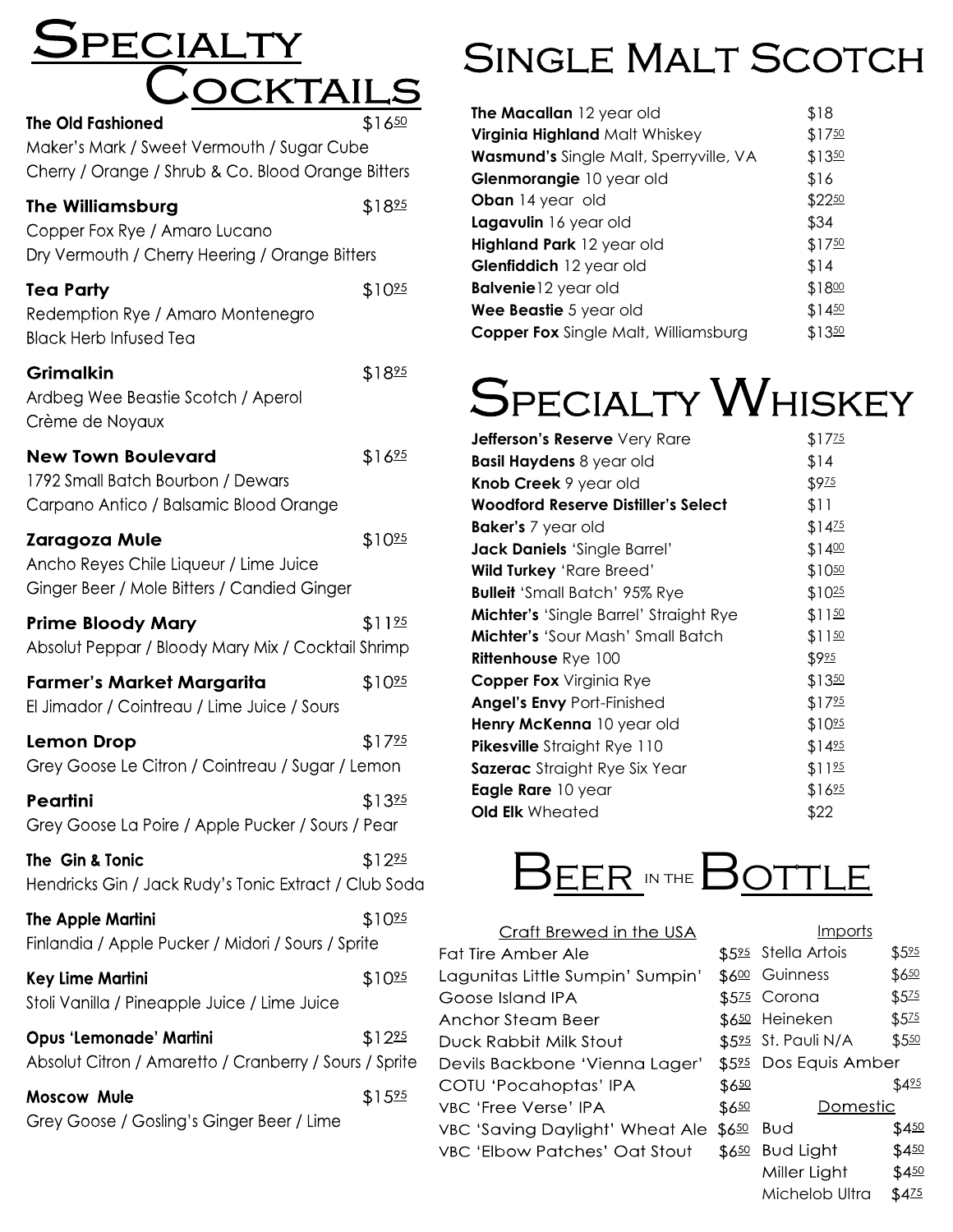#### PINOT NOIR

| 508 Belle Glos 'Meiomi', Sonoma, Monterey, Santa Barbara '18     | \$42  |
|------------------------------------------------------------------|-------|
| 516 Left Coast Cellars 'Cali's Cuvee', Willamette Valley '17     | \$43  |
| 529 Willamette Valley Vineyards 'Whole Cluster' '19              | \$60  |
| 507 Domaine Dubuet-Monthelie "Les Gamets", Bourgogne, France '17 | \$64  |
| 504 Failla, Sonoma Coast '18                                     | \$65  |
| 512 Elk Cove, Willamette Valley '17                              | \$67  |
| 506 Adelsheim, Willamette Valley '19                             | \$68  |
| 511 Belle Glos 'Clark & Telephone', Santa Maria County '17       | \$95  |
| 501 Poe, Van Der Camp Vineyard, Sonoma '16/'17                   | \$97  |
| 524 Anthill Farms, 'Hawk Hill,' Sonoma Coast '17                 | \$99  |
| 513 Anthill Farms 'Demuth', Anderson Valley '15/'13              | \$99  |
| 500 Anthill Farms 'Comptche Ridge', Mendocino County '15         | \$99  |
| 522 Arterberry Maresh, Dundee, OR '17                            | \$109 |
| 526 Orin Swift Cellars, 'Slander', CA '17                        | \$110 |
| 509 Poe, Manchester Ridge Vineyard, Mendocino '16                | \$110 |
| 532 Anthill Farms 'Campbell Ranch', Sonoma Coast '16             | \$111 |
| 525 Anthill Farms 'Peters Vineyard', Sonoma Coast '16            | \$111 |
| 505 Anthill Farms 'Abbey-Harris Vineyards', Anderson Valley '15  | \$115 |
| 533 Bydand, Sonoma Coast '14                                     | \$120 |
| 527 Anthill Farms 'Harmony Lane', Sonoma Coast '16               | \$121 |
|                                                                  |       |

#### RED ZINFANDELS & RED ZINFANDEL BLENDS

ł

|     | 602 Ravenswood, Lodi County '18                                          | \$30  |
|-----|--------------------------------------------------------------------------|-------|
|     | 635 Tin Barn Vineyards, Russian River Valley '14                         | \$58  |
|     | 606 Frog's Leap, Napa Valley '18                                         | \$72  |
| 613 | Bedrock 'Evangelho', Zinfandel Blend, Contra Costa County '16            | \$82  |
|     | 605 Trione 'Flatridge Ranch', Sonoma Coast '14                           | \$83  |
|     | 609 Limerick Lane, Russian River Valley '16                              | \$89  |
| 607 | Bedrock 'Pagani Ranch', Zinfandel Blend, Sonoma County '16               | \$102 |
|     | 612 Bedrock 'Heritage', Zinfandel Blend, Sonoma County '15/'16           | \$102 |
|     | 610 Robert Biale Vineyards, 'Black Chicken', Napa Valley '17             | \$105 |
|     | 615 Robert Biale Vineyards, 'Pagani Ranch', Sonoma County '13            | \$113 |
|     | 634 Robert Biale Vineyards, 'R.W. Moore Vineyard', Napa Valley '15       | \$123 |
|     | 636 Limerick Lane, '1910 Block', Russian River Valley '16                | \$135 |
|     | 603 Limerick Lane, '1023', Zin, Syrah, Grenache Russian River Valley '16 | \$149 |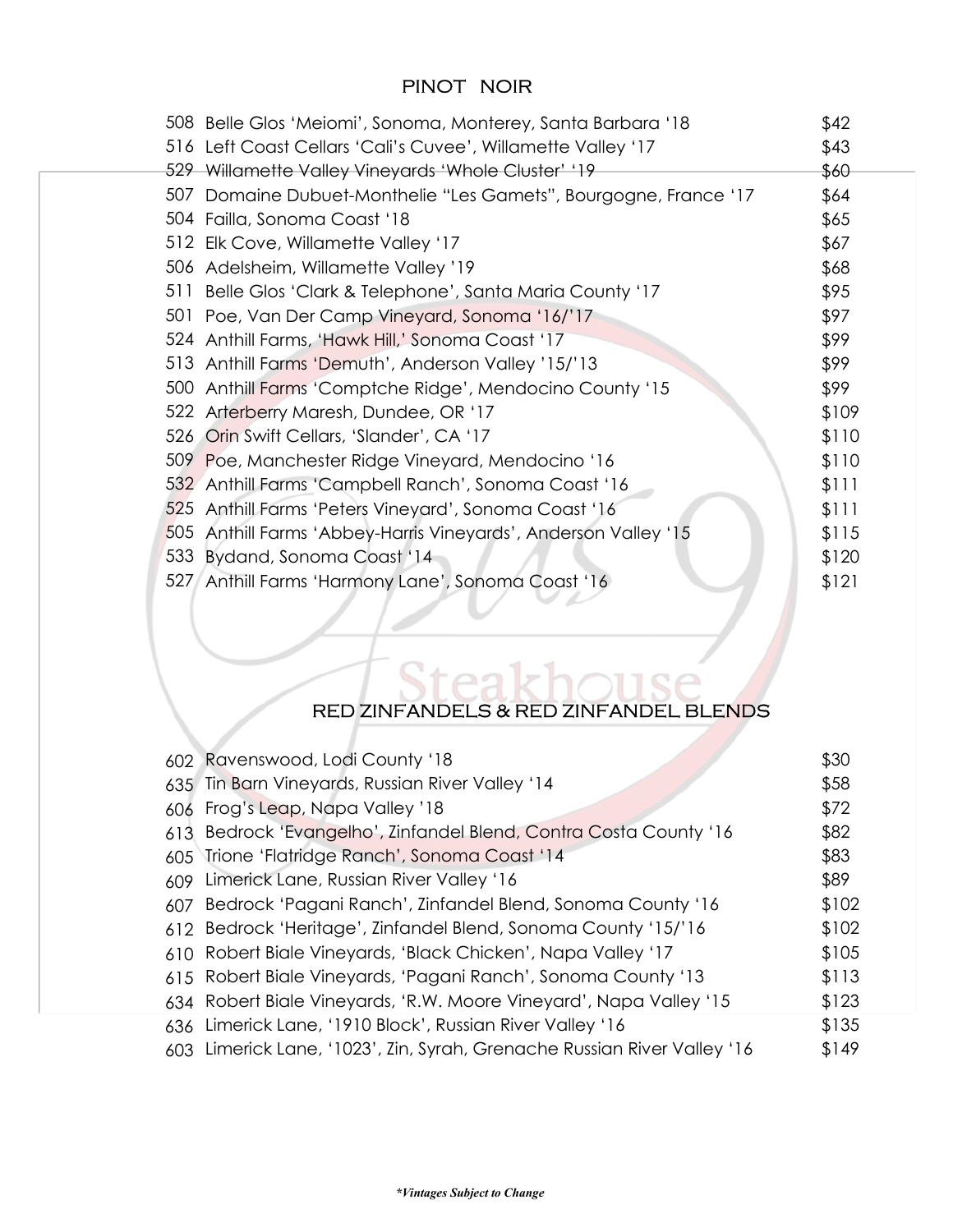#### MERLOT

| 401 L'Ecole No. 41, Columbia Valley '17                | \$50 |
|--------------------------------------------------------|------|
| 405 Tamarack Cellars, Columbia Valley '15              | \$62 |
| 422 Northstar, Columbia Valley '13/'15                 | \$65 |
| 421 Sineann, Phinny Hill Vineyard, Columbia Valley '16 | \$77 |
| 414 Frog's Leap, Rutherford '18                        | \$83 |

#### SYRAH / SHIRAZ & BLENDS

| 608 Cowhorn 'Deuce', Syrah-Grenache, Applegate Valley, Oregon '16 | \$50  |
|-------------------------------------------------------------------|-------|
| 626 Ladies who Shoot their Lunch, Victoria, Australia '15         | \$62  |
| 624 Tim Smith Wines, Barossa Valley '16                           | \$77  |
| 622 Spring Valley Vineyards, 'Nina Lee' Walla Walla '13           | \$115 |
| 623 Principia Reserve 'Rasa Vineyards, Walla Walla '10            | \$165 |
|                                                                   |       |
|                                                                   |       |
| <b>OTHER REDS</b>                                                 |       |

#### OTHER REDS

| 715 Donna Laura "Ali", Toscana, Italy '19                                     | \$31  |
|-------------------------------------------------------------------------------|-------|
| 704 Donna Laura "Alteo" Chianti, Italy '17                                    | \$32  |
| 720 Clerico 'Visadi' Dolcetto, Italy '17                                      | \$38  |
| 722 Château Cayrou 'Cahors' Malbec, France '14                                | \$41  |
| 702 Hampton Roads Winery, Petit Verdot, Elberon, VA '15                       | \$42  |
| 701 Alessandro Veglio, Barbera D'Alba, Italy '18                              | \$43  |
| 739 Brancatelli 'Valle Delle Steele', Super Tuscan, Italy '17                 | \$45  |
| 716 Sincronia 'Mallorca', Callet Blend, Spain '19                             | \$47  |
| 724 Conundrum Red, Fairfield '18                                              | \$48  |
| 733 Querciabella 'Mongrana', Sangiovese, Merlot, Cabernet, Toscana, Italy '16 | \$53  |
| 713 Torres 'Celeste' Tempranillo ' Crianza', Spain '16                        | \$54  |
| 714 Waterbrook 'Reserve', Malbec, Columbia Valley '11                         | \$55  |
| 737 Phincas 'Rioja', Spain '13                                                | \$57  |
| Donkey & Goat 'Testa Vineyard', Carignon, Medocino '13<br>207                 | \$61  |
| 206 Donkey & Goat, Grenache Noir, El Dorado '13                               | \$66  |
| 227 Predicador, Tempranillo, Spain '14                                        | \$76  |
| 719 Famille Dutraine 'Fleurie La Tonne', Gamay, Beaujolais, France '17        | \$77  |
| 730 Château Canadel 'Bandol', Mourvèdre Blend, France '16                     | \$85  |
| Orin Swift Cellars 'Machete', Petit Sirah, Napa Valley '18<br>711             | \$104 |
| Rowen, Red Blend, Sonoma County '16<br>740                                    | \$115 |
| 735 Trapiche 'Terroir Series', Malbec, Saurez Lastra, Argentina '15           | \$128 |
| 703 Salentein 'Pr1mum', Malbec, Valle de Uco, Argentina '14                   | \$139 |
| 726 Domenico Clerico 'Pajana,' Barolo, Italy '15                              | \$190 |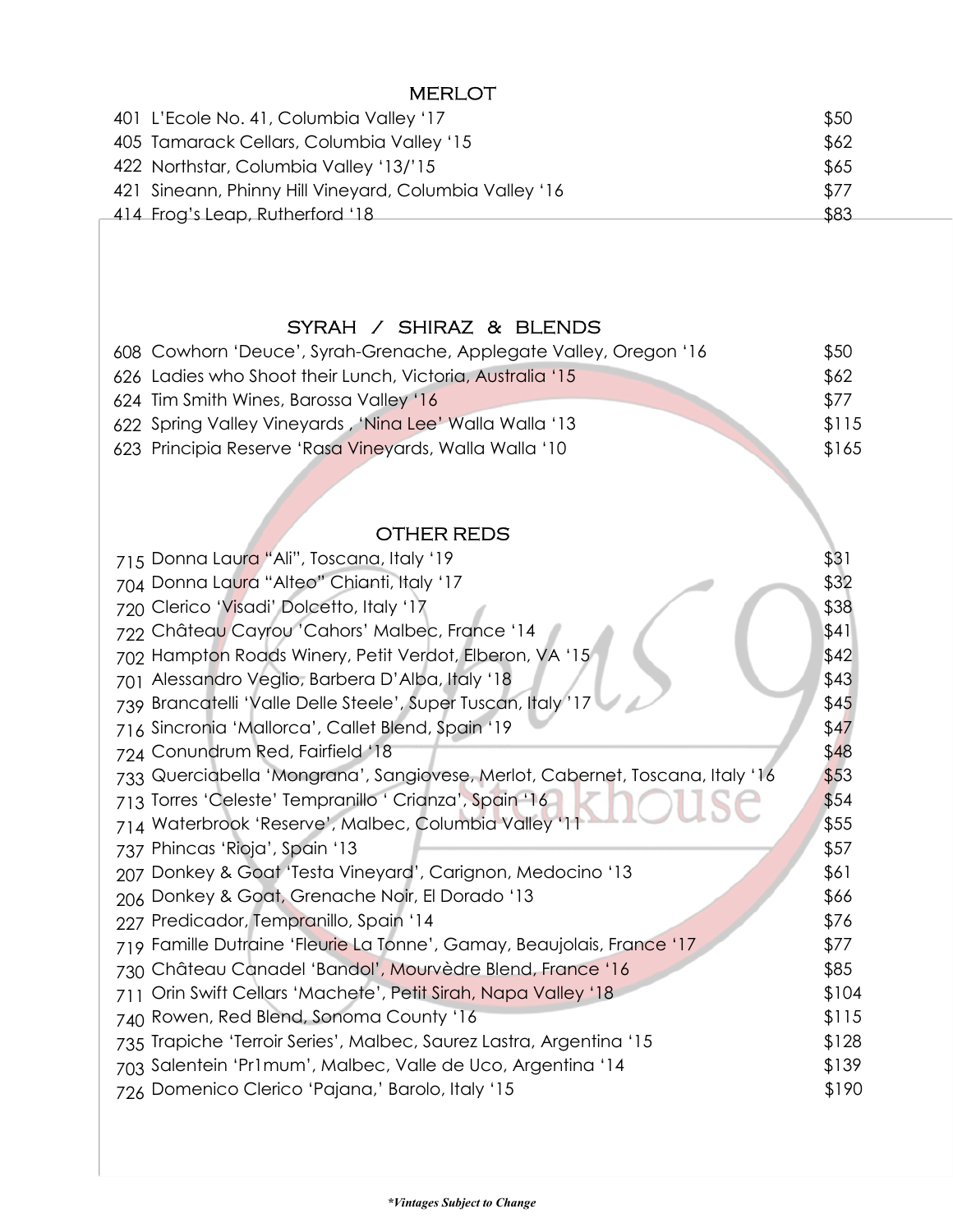#### CABERNET SAUVIGNON, CABERNET FRANC & CABERNET BLENDS

335 Chateau Ste Michelle 'Indian Wells', Columbia Valley '18 \$40 Ultraviolet, Oakville, CA '18 \$42 309 316 Hauts Baigneux 'Les Pentes', Cab Franc Blend, France '19 \$43 423 Chappellet 'Mountain Cuvée', Napa Valley '19 \$57 320 Justin, Vineyards & Winery, Paso Robles '18 \$60 330 Oberon by Mondavi, Napa Valley '18 \$61 341 Tooth & Nail 'The Fiend', {aso Robles '16 \$62 324 Chateau Puy-Blanquet, St Emillon Grand Cru, Bordeaux '15 \$71 325 Chateau Haut-Beychevelle, Saint-Julien, Bordeaux '15 \$77 Arrowood, Sonoma County '17 \$78 345 347 Stuhlmuller Vinyards, Anderson Valley '15 \$79 323 Santa Rita 'Triple C', Cab Franc, Cabernet, Carménère, Chile '13 \$83 321 Honig Vineyard & Winery, Napa Valley '17 \$87 408 Mullan Road Cellars, Bordeaux Blend, Columbia Valley '15 \$92 Prieuré-Lichine 'Le Cloître du Château', Margaux, Bordeaux '14 \$93 318 303 Palermo 'Orin Swift Cellars', Napa Valley '18 \$96 344 Mount Veeder Winery, Napa Valley '17 \$98 305 Silverado Vineyards 'Estate', Napa Valley '17 \$99

| \$40 | 339 Chateau de Sales, Pomerol, Bordeaux '15                      | \$99  |
|------|------------------------------------------------------------------|-------|
| \$42 | 334 Charles Krug 'Generations', Napa Valley '16                  | \$102 |
| \$43 | 417 Galerie, Knights Valley '12                                  | \$105 |
| \$57 | 446 Sleight of Hand Cellars 'The Archimage', Columbia Valley '11 | \$115 |
| \$60 | 304 Frog's Leap, 'Estate Grown', Rutherford '17                  | \$119 |
| \$61 | 447 Burgess 'Library Release', Napa Valley '01                   | \$125 |
| \$62 | 326 Faust, Napa Valley '17                                       | \$134 |
| \$71 | 317 Jordan, Sonoma County '16                                    | \$134 |
| \$77 | 319 Stags Leap Wine Cellars 'Artemis', Napa Valley '17           | \$149 |
| \$78 | 322 Bydand, Napa Valley '16                                      | \$150 |
| \$79 | 327 Trione 'Block 21', Alexander Valley '12                      | \$150 |
| \$83 | 308 Col Solare, Columbia Valley '08                              | \$165 |
| \$87 | 332 Chappellet Cabernet Franc, Napa Valley '17                   | \$165 |
| \$92 | 313 Cakebread, Napa Valley '18                                   | \$170 |
| \$93 | 314 O'Shaughnessy, Napa Valley '17                               | \$175 |
| \$96 | 337 Caymus, Napa Valley '19                                      | \$185 |
| \$98 | 406 Silver Oak Cabernet, Alexander Valley '16                    | \$185 |
| \$99 | 343 Caymus 'Litre Bottle', Napa Valley '19                       | \$215 |